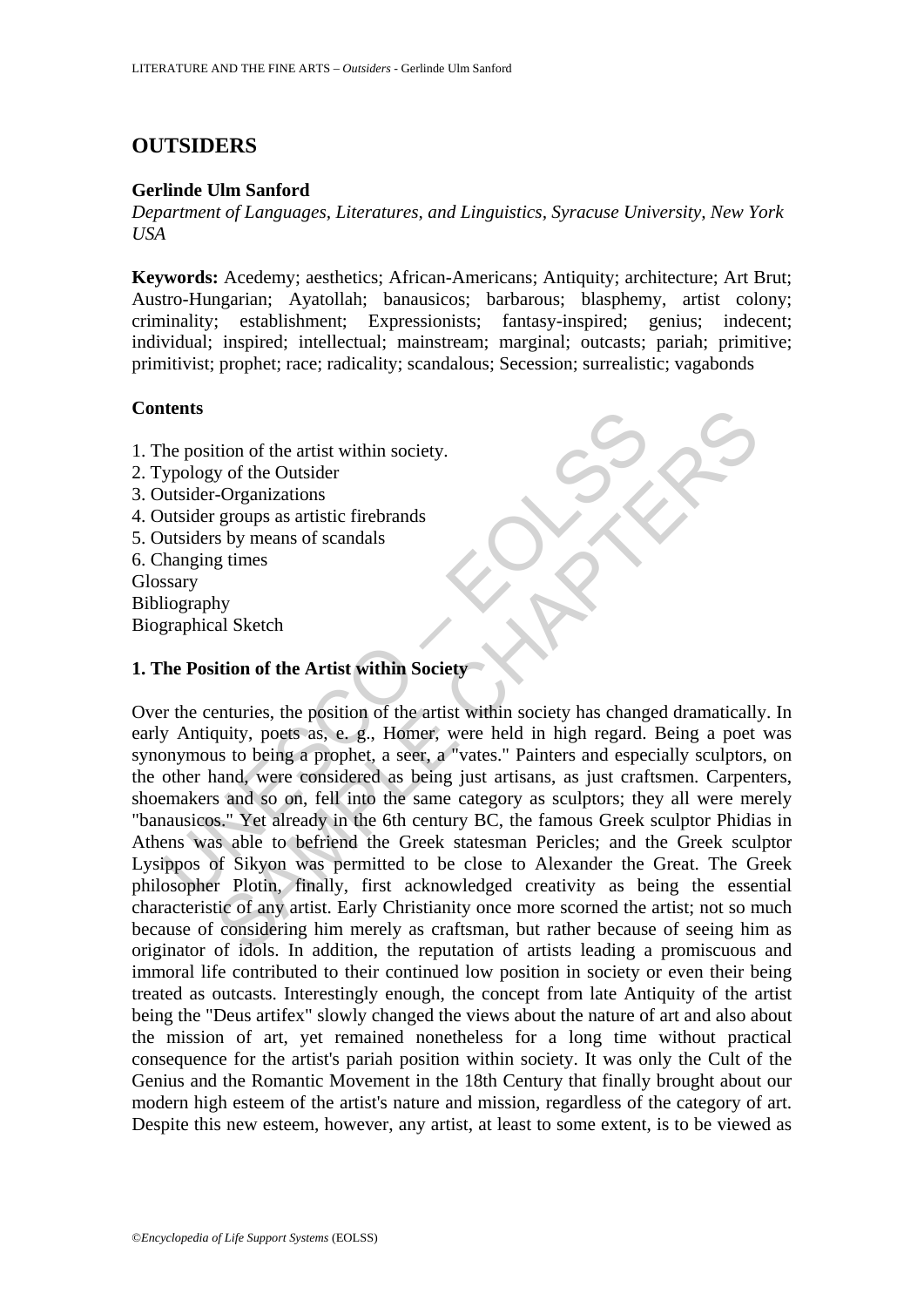outsider, even nowadays. Talent and genius are forever in disproportion to the demands and rules of everyday life within society. (see *Creators, Visionaries*)

Any person endowed with special talents and insights does not fit the norm and is, therefore, necessarily an outsider. This is true not only for the artist, but for any person who excels in one way or an other. Of course, the degree of being an outsider, respectively of being considered an outsider varies with the degree of excelling and also with the trends of a certain time. Two examples: 1) According to Goethe, the artist, too, has to conform to the demands of practical life; whereas merely following artistic whims without consequent actions is being considered as inadequate and insufficient for a meaningful human life. 2) According to the Romanticists in Germany, on the other hand, the artist has the right to ignore bourgeois rules and morality. Demonic turmoil within him- or herself and also in contact with norm society constitutes the tragic but necessary fate of the Romantic artist.

ELAAR, LAURE-ANNE: Outsiders: Studies in the Sociology of Deviance Thamsen (SELAAR, LAURE-ANNE: Outsiders: Poems about Rebels, Exiles, and Renegadal Self explanatory) To find and assouring the Key of *Z*: The Curious Universe of Outsider Music. New York: A Captional District Chapter Chapter and according pressured into even more extreme outsider positions than they occurred into even mo Under dictatorships, artists whose views do not agree with the politics en vogue are often being pressured into even more extreme outsider positions than they occupy anyway because of their artistic nature.

### -

- -
- -

# TO ACCESS ALL THE **12 PAGES** OF THIS CHAPTER, Visit: http://www.eolss.net/Eolss-sampleAllChapter.aspx

### **Bibliography**

BECKER, HOWARD SAUL: *Outsiders: Studies in the Sociology of Deviance* Thames & Hudson 2000 [self explanatory]

BOSSELAAR, LAURE-ANNE: *Outsiders: Poems about Rebels, Exiles, and Renegades*. Milkweed Editions 1999 [self explanatory]

CARDINAL, ROGER: *Outsider Art*. New York : Praeger Publishers 1972 [self explanatory]

CHUSID, IRWIN: *Songs in the Key of Z: The Curious Universe of Outsider Music*. New York: A Cappella 2000 [self explanatory]

*Independent Film*. New York: New York University Press 1999

LEVY, EMANUEL: *Cinema of Outsiders: The Rise of American* Chronicle Books 1998 [self explanatory]

MACGREGOR, JOHN, BORENSZTEIN, M.,LEON (Photographer): *Metamorphosis - the Fiber Art of Judith Scott: The Outsider Artist and the Experience of Down's Syndrome.* Creative Growth Art Center 1999 [self explanatory]

MOSES, KATHY: *Outsider Art of the Sou*th New York: The Free Press 1997 [self explanatory]

RHODES, COLIN: *Outsider Art: Spontaneous Alternatives* Schiffer Publishing 1999 [self explanatory]

 SELLEN, BETTY-CAROL, JOHANSON, CYNTHIA J.: *A Guide to Self Taught Outsider, and Folk Art* New York: McFarland 1999 [self explanatory]